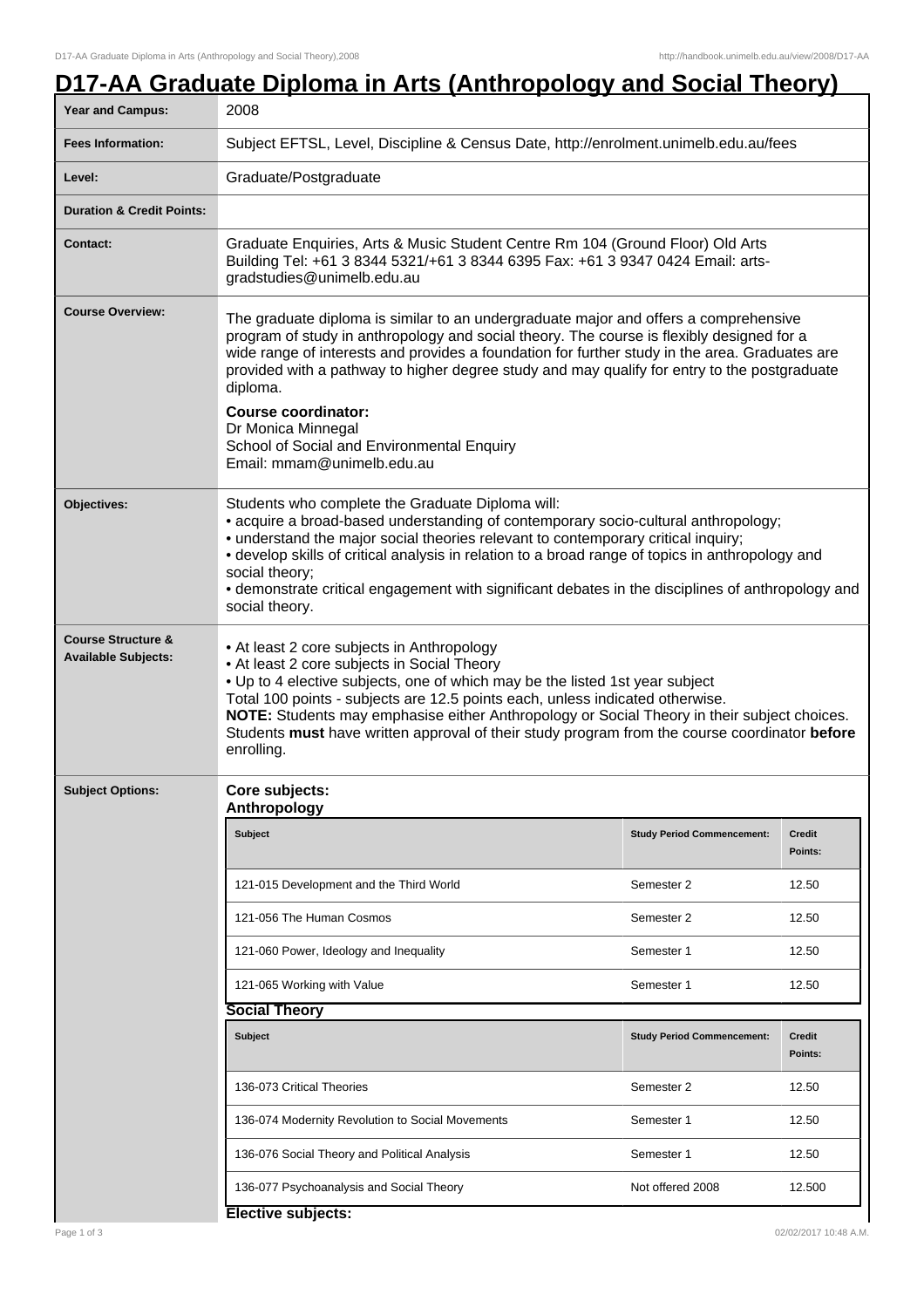| First-year subject                                         |                                   |                          |  |  |  |  |
|------------------------------------------------------------|-----------------------------------|--------------------------|--|--|--|--|
| <b>Subject</b>                                             | <b>Study Period Commencement:</b> | <b>Credit</b><br>Points: |  |  |  |  |
| 121-107 Anthropology: Studying Human Diversity             | Semester 2                        | 12.50                    |  |  |  |  |
| Second/third year subjects                                 |                                   |                          |  |  |  |  |
| <b>Subject</b>                                             | <b>Study Period Commencement:</b> | <b>Credit</b><br>Points: |  |  |  |  |
| 121-055 Keeping the Body in Mind                           | Semester 2                        | 12.50                    |  |  |  |  |
| 121-058 Sentiments and Structures                          | Not offered 2008                  | 12.500                   |  |  |  |  |
| 121-062 Sorcery and the Anthropology of Evil               | Not offered 2008                  | 12.500                   |  |  |  |  |
| 121-063 Culture Change and Protest Movements               | Semester 2                        | 12.50                    |  |  |  |  |
| 121-066 Sexing the Self                                    | Semester 2                        | 12.50                    |  |  |  |  |
| 121-068 Redefining Nature                                  | Not offered 2008                  | 12.500                   |  |  |  |  |
| 121-069 Evolution of Consciousness                         | Semester 2                        | 12.50                    |  |  |  |  |
| 121-210 Ethnic Nationalism and the Modern World            | Semester 1                        | 12.50                    |  |  |  |  |
| 121-305 Engaging the World: Theory & Anthropology          | Not offered 2008                  | 12.500                   |  |  |  |  |
| The School of Social and Environmental Enquiry<br>Subject  | <b>Study Period Commencement:</b> | Credit<br>Points:        |  |  |  |  |
| 121-209 Inside the City of Diversity                       | Semester 2                        | 12.50                    |  |  |  |  |
| 121-216 Sex, Gender and Power                              | Not offered 2008                  | 12.500                   |  |  |  |  |
| 121-218 Genders, Bodies, Borders                           | Semester 1                        | 12.50                    |  |  |  |  |
| The School of Philosophy                                   |                                   |                          |  |  |  |  |
| Subject                                                    | <b>Study Period Commencement:</b> | <b>Credit</b><br>Points: |  |  |  |  |
| 161-021 From Hermeneutics to Derrida                       | Semester 1                        | 12.50                    |  |  |  |  |
| 161-236 Nietzsche and Hegel                                | $\mathbf{1}$                      | 12.500                   |  |  |  |  |
| The School of English, Culture and Communication           |                                   |                          |  |  |  |  |
| <b>Subject</b>                                             | <b>Study Period Commencement:</b> | <b>Credit</b><br>Points: |  |  |  |  |
| 106-036 Postmodernism                                      | Semester 1                        | 12.50                    |  |  |  |  |
| 106-214 The Enlightenment and its Others                   | Semester 1                        | 12.50                    |  |  |  |  |
| 106-218 Romanticism, Feminism, Revolution                  | Semester 2                        | 12.50                    |  |  |  |  |
| The School of Political Science, Criminology and Sociology |                                   |                          |  |  |  |  |
| <b>Subject</b>                                             | <b>Study Period Commencement:</b> | Credit<br>Points:        |  |  |  |  |
| 166-219 Democracy, Terrorism and Violence                  | 1                                 | 12.500                   |  |  |  |  |
| 191-301 Law in Social Theory                               | Semester 2                        | 12.50                    |  |  |  |  |